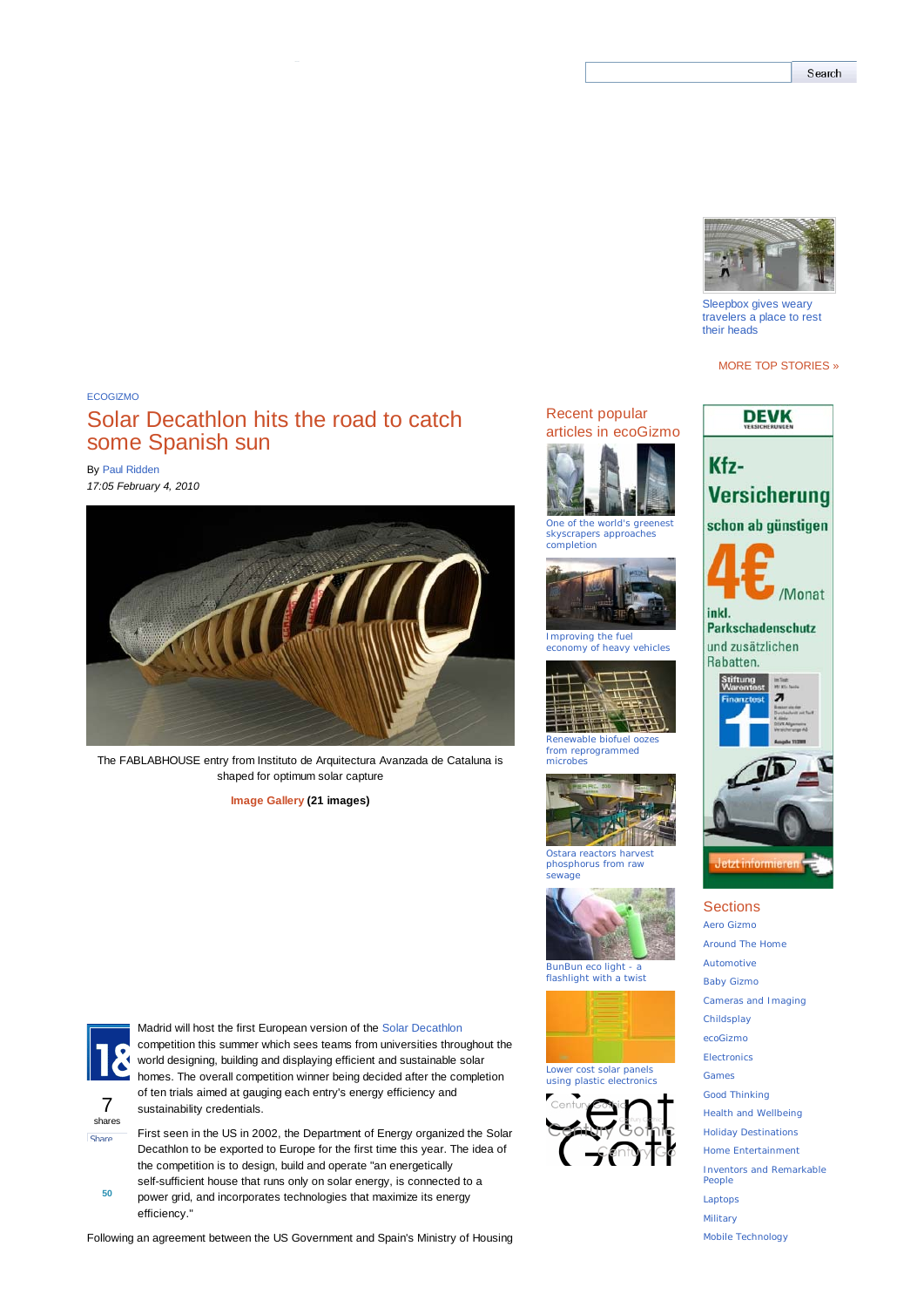signed in 2007, 19 universities across the globe were invited to participate in Solar Decathlon Europe 2010 and have spent the last couple of years developing their entries. Each team has received financial support from Spain's Ministry to the tune of 100,000 Euros (about US\$140,000) to help realize their projects.

This year, teams from universities in Germany, France, the US, the UK, and of course Spain (amongst others) will assemble their prototype homes in a special 30,000 square meter "Solar Village" within view of the famous 'Cornisa de Madrid' in Madrid where they will then compete in ten trials to test for energy efficiency and self sufficiency to determine an overall winner.

A traveling exhibition showcasing scale models of the Solar Decathlon Europe entries has been created where video introductions from each team outlines projects to visitors. The exhibition has already enjoyed a lot of interest from the public and media when it visited several Spanish centers of learning, fairs, city halls and shopping malls.

The Solar Decathlon sees 19 entries competing in ten contests that are designed to simulate the way in which we use energy in our daily lives. Last year's US Decathlon saw the reigning champions from Technische Universität Darmstadt in Germany take first place with their two-story Cube House, where the exterior was almost completely covered in two kinds of solar panels, one more efficient in direct sunlight and the other managing to produce power from indirect light too.

## **What will we see at this year's Decathlon?**

This year sees teams including Team Bergische Universität Wuppertal, looking to "produce as much electricity at the end of the year as was consumed in the grid" with its two story entry which sees all of the "technological elements relevant for the house's services" above an open living area.



France's Ecole National Supérieure d'architecture de Grenoble present the Armadillo Box. Enclosed in 52 square meters of solar paneling, with the living space organized around a technical nucleus the designers see the home producing enough energy to satisfy both the occupants and to charge an electric car.



Rather than opting for the popular box and panel design, the unique-looking Fablabhouse from Instituto de Arquitectura Avanzada de Cataluña is shaped for optimum solar capture and incorporates photovoltaic imprinted textiles on a ribcage of reinforced bars.